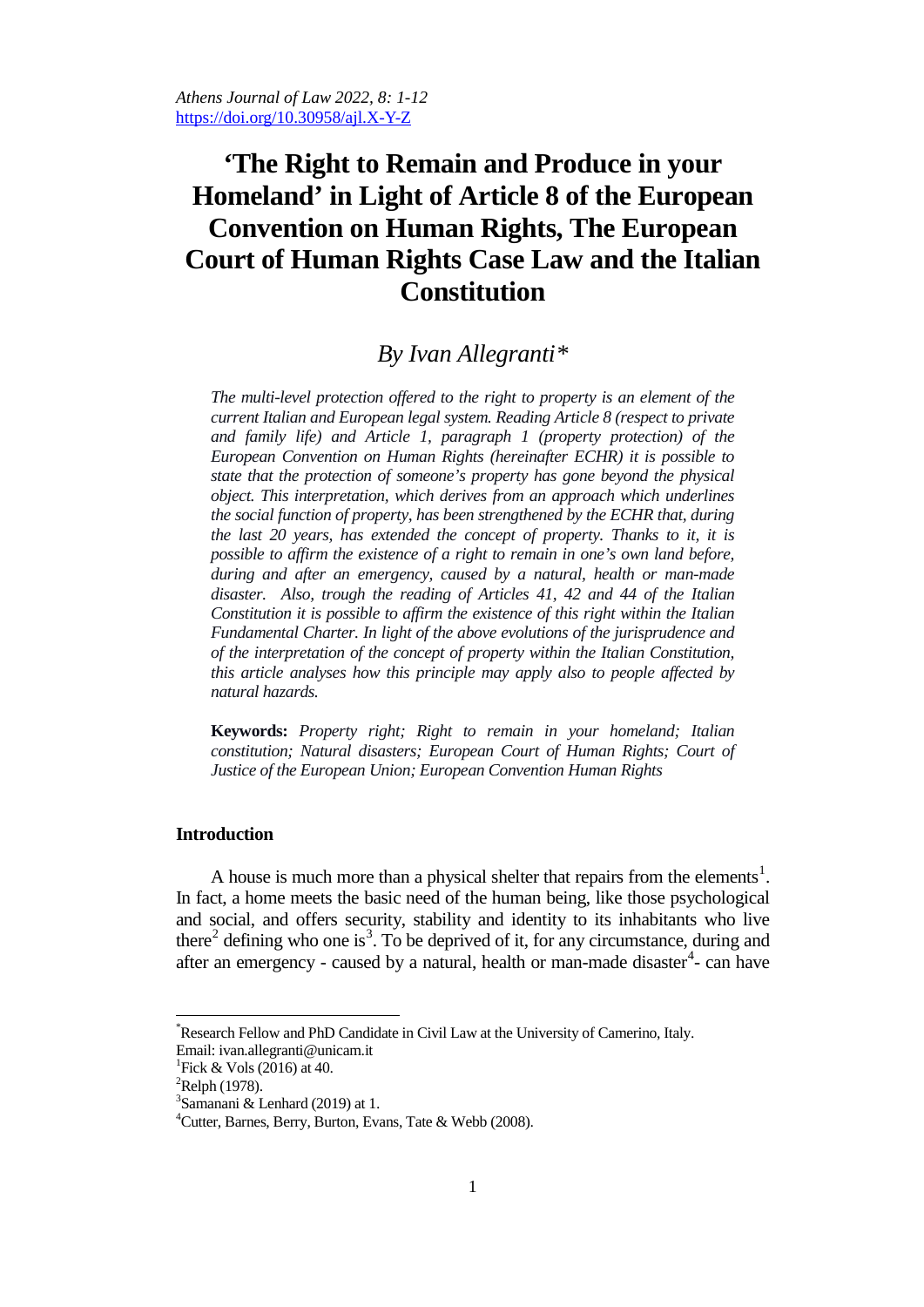negative effects on both physical health and mental health of the people involved<sup>[5](#page-1-0)</sup>. The thesis proposed in this paper then moves from the observation that the protection offered to the right of property in the contemporary European legal system is multilevel<sup>[6](#page-1-1)</sup>.

Over time, in fact, the notion of property has changed so that from the meaning of property with a singular meaning  $\frac{7}{1}$  $\frac{7}{1}$  $\frac{7}{1}$  we now intended 'property' on a pluralistic level, eliminating in its definition the physicality of the *res* [8](#page-1-3) .

#### **The Cases of** *Nonna Peppina* **and** *Enzo Rendina*

In this perspective, the stories of Nonna Peppina (Giuseppina Fattori) and Enzo Rendina are emblematic as they 'fought' to remain to live in their respective land of origin.

The story of «Nonna Peppina» (Giuseppina Fattori)<sup>[9](#page-1-4)</sup> is linked to the earthquake, resistance and attachment to her homeland. Born and raised in Fiastra 98 years ago (now Giuseppina Fattori has died), after the earthquake that 2016 devasted four regions in Italy<sup>[10](#page-1-5)</sup>, the first home of Nonna Peppina, was heavily damaged. So, in order not to leave her territory, together with her family, she built a wooden house very close to the old and destroyed house. After an anonymous report, however, the building process risked to be interrupted due to two shortcomings: the building permit and the presence of a landscape constraint. The house was built but Peppina was evicted as a result of the seizure of the building occurred under the order of the Criminal Judge of Macerata. Only a specific law, the so-called 'Salva Peppina law' [11](#page-1-6) allowed Giuseppina Fattori to win the civil procedure case and return to the small house in San Martino di Fiastra. The criminal proceeding ended in 2019. The judge Vittoria Lupi of the court of Macerata acquitted Giuseppina Fattori who was accused at first instance of building abuse with a fine of almost one thousand euros paid to the Municipality.

The other story is the one of Enzo Rendina, a farmer born in Pescara del Tronto who has always lived there<sup>12</sup>. When the earthquake of 2016 occurred, he remained in Pescara del Tronto, in front of his house destroyed by the seismic events, for 5 months using as a temporary house only a tent given to him by the Protezione Civile (Civil Protection)<sup>[13](#page-1-8)</sup>, in which he had settled in the red zone of

5  $5$ Nettleton (2001).

<span id="page-1-1"></span><span id="page-1-0"></span><sup>&</sup>lt;sup>6</sup>Viglianisi Ferraro (2020).<br><sup>7</sup>Perlingiari (2011) at 6

<span id="page-1-2"></span><sup>&</sup>lt;sup>7</sup>Perlingieri (2011) at 6.

<span id="page-1-3"></span> ${}^{8}$ Tenella Sillani (2013) at 1060.<br><sup>9</sup>Il Fatto Quotidiano (2021)

<span id="page-1-4"></span><sup>&</sup>lt;sup>9</sup>Il Fatto Quotidiano (2021).

<span id="page-1-5"></span> $10$ In September and October 2016 and in January 2017, three seismic events destroyed the regions of Abruzzo, Lazio, Marche and Umbria in Italy.<br><sup>11</sup> Article 2 bis, paragraph 6 of the *decreto legislativo* of 16 October 2017 n. 148.

<span id="page-1-6"></span>

<span id="page-1-8"></span><span id="page-1-7"></span><sup>&</sup>lt;sup>12</sup>Il Sole 24 Ore (2017).<br><sup>13</sup>The Civil Protection was the first State organisation that provided the evacuees of the earthquake with a temporary house (a tent).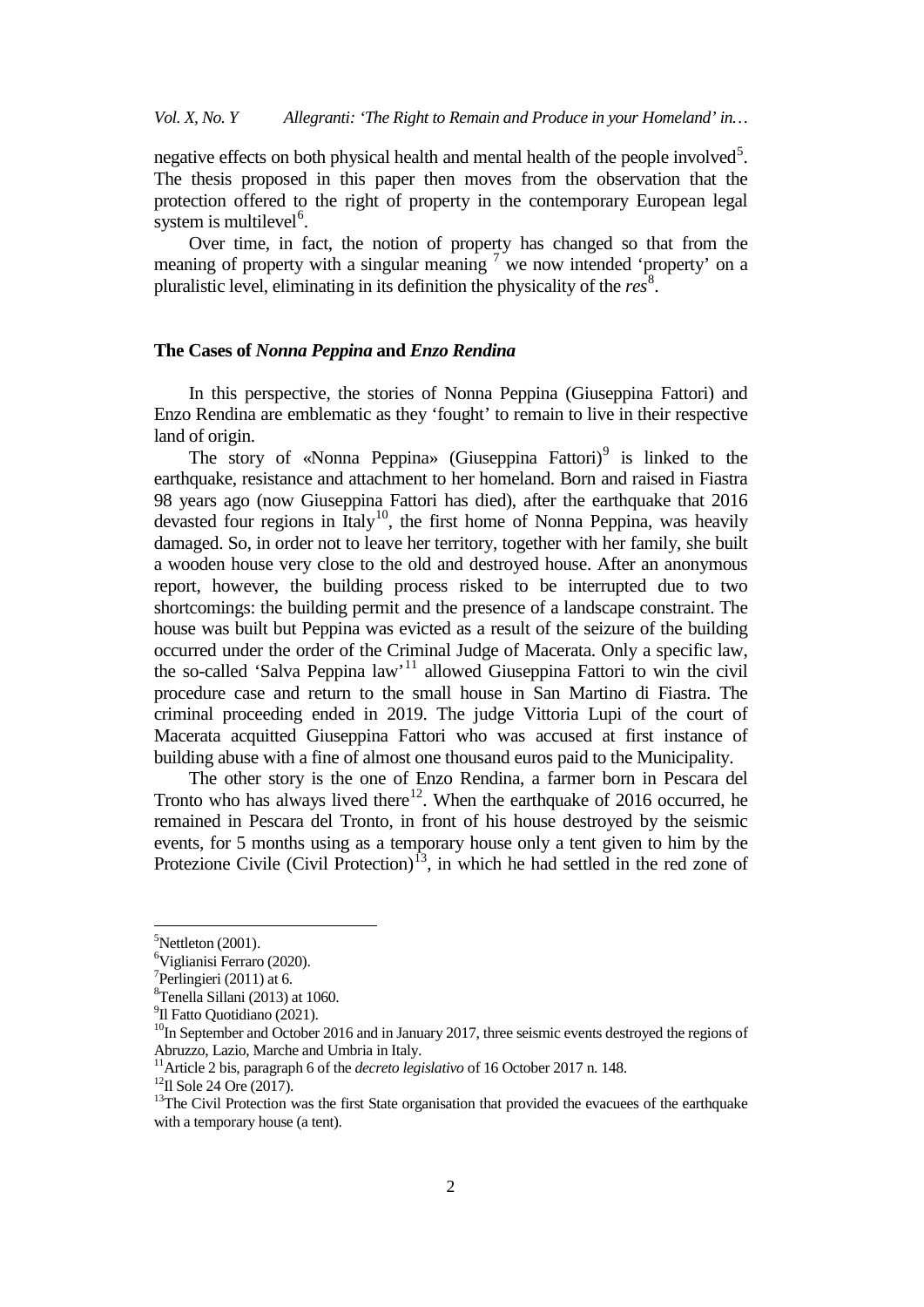the country<sup>14</sup>. Throughout 2016, Rendina did not abandon the tent in the red zone of Pescara del Tronto until it was the Carabinieri who arrested him and made him leave his house, after the seizure order provided to him by the mayor of Arquata del Tronto, Aleandro Petrucci, who invited Rendina to move to the hotel room, far from Pescara, and prepared for him and the other people who have lost their home during the  $2016-17$  seismic events<sup>[15](#page-2-1)</sup>. On January 30, 2017, Enzo Rendina was forced to leave his homeland and his house and tried unsuccessfully - in order to avoid the transfer to the hotel- to resist to the officers who had the duty to proceed to the enforcement of the order. However, he was imprisoned for two days in the prison of Marino del Tronto. Subsequently, Rendina underwent a first-degree trial until February 2021. The Court of Ascoli Piceno sentence has decreed an imprisonment of five months for resistance to public officers (article 337 of the Criminal Law Code) and interruption of public service (article 340 of the Criminal Law Code).

#### **Methodology**

It is therefore considered necessary to promote the ongoing investigation, whose scope is to highlight the existence of a 'right to remain in your homeland', due to a systematic analysis of Articles 16 and 17 of the Charter of Fundamental Rights of the European Union (hereinafter CFREU) and Article 8 and Article 1, Protocol 1, of the ECHR $<sup>16</sup>$  $<sup>16</sup>$  $<sup>16</sup>$ . The importance of the two Treaties now mentioned is</sup> indisputable as they lay the foundations for a modern reflection on the right to property even<sup>[17](#page-2-3)</sup> within the Italian borders<sup>[18](#page-2-4)</sup>.

 On the one hand, Article 16 of the CFREU recognises the freedom to conduct a business in accordance with EU law, national laws and practices. On the other hand, Article 17 of the CFREU protects the right to property by ensuring protection for every individual to own, use, dispose and bequeath legally acquired property. Article 8 of the ECHR, then, protects the private and family life, the domicile and correspondence of each individual, while Article 1, Protocol 1, ECHR establishes, as a fundamental right (of an individual or a legal person), the ownership and peaceful enjoyment of a property. It is worth to say that, in light of the Explanation on the CFREU made by the Presidium of the ECHR, the scope and meaning of what is enshrined in Article 17 of the Charter of Nice is identical to the one enclosed in Article 1, Protocol 1,  $ECHR<sup>19</sup>$  $ECHR<sup>19</sup>$  $ECHR<sup>19</sup>$ . The two articles set out three

<span id="page-2-0"></span><sup>&</sup>lt;sup>14</sup> After the earthquake, the all the cities hit by the events were divided into zones given by the intensity of the damages they faced. The most dangerous zone was the 'zona rossa' (red zone) as there the risk of building collapse was more possible.

<span id="page-2-1"></span><sup>&</sup>lt;sup>15</sup> As State aids for the people involved in the earthquake, the evacuees could either live in temporary house build for them (SAE), receive a monthly allowance if they had found on their own a house (CAS) or the free stay at a hotel on the seaside of the Marche region until their house had been rebuild.<br><sup>16</sup> Perlingieri (2005).

<span id="page-2-5"></span><span id="page-2-4"></span>

<span id="page-2-3"></span><span id="page-2-2"></span><sup>&</sup>lt;sup>17</sup> Betti (1971) at 167.<br><sup>18</sup> La Pergola (1961) at 262.<br><sup>19</sup> Council of Europe (1978) at 863.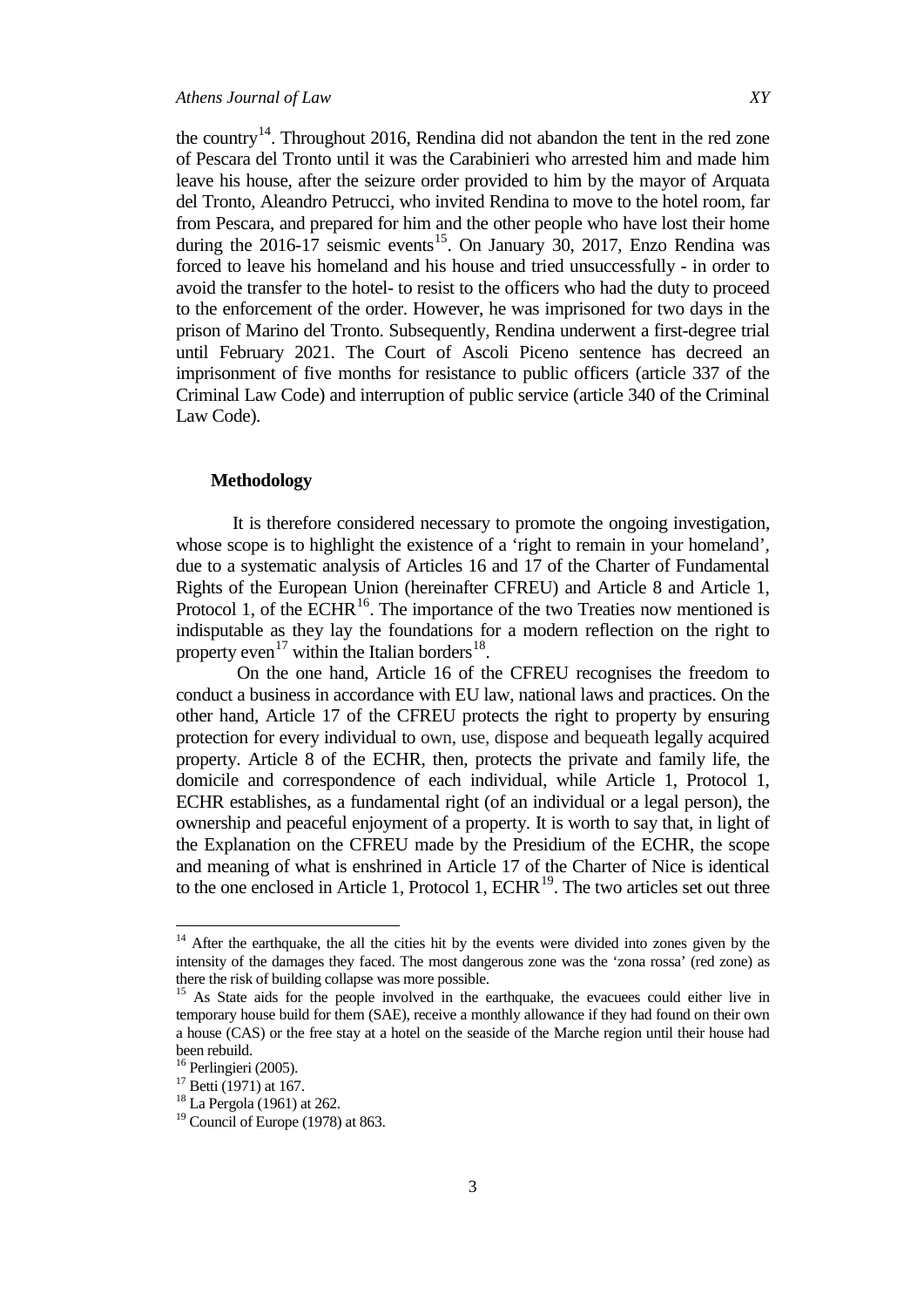distinct rules: the first one relates to the peaceful enjoyment of the property<sup>20</sup>; the second one concerns the necessary conditions that must exist in order to deprive an individual of his property<sup>[21](#page-3-1)</sup> and the third one recognises the possibility for states to regulate the matter in accordance with the general interest<sup>22</sup>. Each of these three rules are interconnected each other in accordance with the general principle of the right of enjoyment of property<sup>23</sup>. In order to implement the concrete and correct balance of the protected values with respect to the public interests adopted as their respective counter-limits, in the jurisprudential context it has been adopted the doctrine of the margin of appreciation<sup>24</sup>. By applying this method, the Court of Strasbourg demands to the national authorities the discretion on the legislation necessary to meet the needs of the community but the court will assess their proportionality in relation to case they are dealing with  $2^5$ .

In this regard, the current investigation will proceed into focusing on how the court cases of the European Court of Human Rights (hereinafter ECtHR) have impacted into providing a new definition of property pursuant Article 8 and Article 1, Protocol 1, ECHR.

# **Article 8 of the European Convention on Human Rights (ECHR) and its new boundaries**

 For instance, it is thanks to a personalistic interpretation of Article 8 of the ECHR, that today it is possible to affirm the existence not only of 'a right to remain in one's homeland' but also of 'a right to be able to produce in one's homeland<sup>2[26](#page-3-6)</sup>. In fact, Article 8 of the ECHR, in putting on the same level the protection of the right to private and family life, the right of domicile and the right to correspondence, does not define them<sup>27</sup>. However, the copious jurisprudence of the Court of Strasbourg makes it possible to trace the boundaries of these rights, starting from the concept of domicile.

# *The Durini ECtHR case*

<span id="page-3-0"></span><sup>&</sup>lt;sup>20</sup> See Article 17, para. 1, sentence 1 of CFREU together with Article 1, para. 1, sentence 1, Protocol

<span id="page-3-1"></span><sup>1,</sup> ECtHR.<br><sup>21</sup> See Article 17 para. 1, sentence 2 of CFREU together with Article 1, para. 1, sentence 2, Protocol 1, ECtHR.

<span id="page-3-2"></span> $^{22}$  See Article 17 para. 1, sentence 3 of CFREU together with Article 1, para. 2, sentence 3, Protocol 1, ECtHR. <sup>23</sup> *Cacciato* v. *Italy*, para. 21; *Sporrong & Lönnroth v. Sweden*, para. 61; *James et al. v. United* 

<span id="page-3-3"></span>*Kingdom*, para. 37; *Beyler v. Italy*, para. 98. <sup>24</sup> Artaria (2012) at 282.

<span id="page-3-4"></span>*g dom*, para. 36.

<span id="page-3-7"></span><span id="page-3-6"></span><span id="page-3-5"></span><sup>&</sup>lt;sup>26</sup> Perlingieri (1972).<br><sup>27</sup> It should be noted that both the English and French text of the Convention adopt the coordinating conjunction «and» and «et», putting the rights and values guaranteed there on the same level.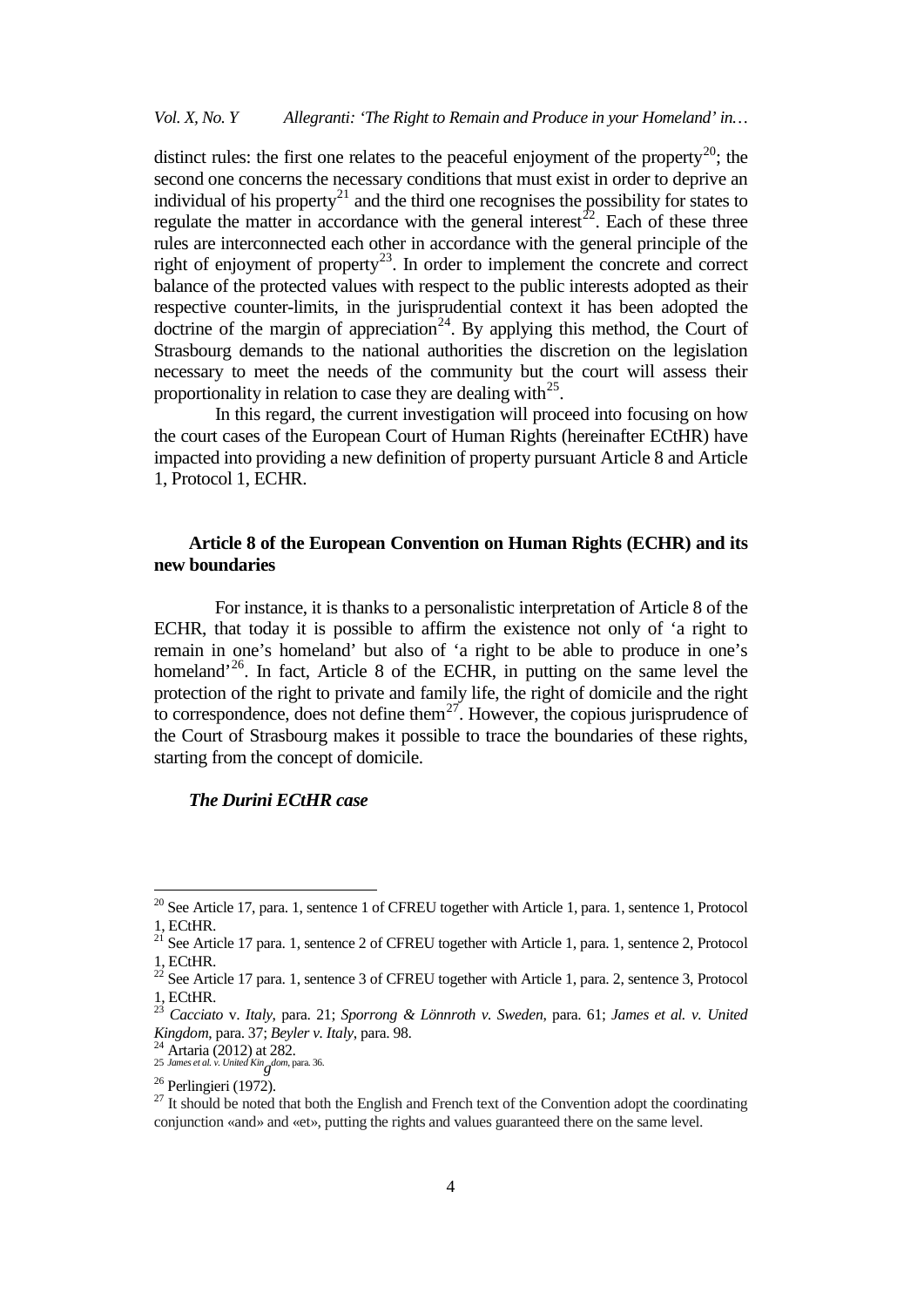For this analysis it is useful to take into consideration the *Durini v. Italia case* [28.](#page-4-0) The story concerned the right to succeed and to remain to live in the castle of the Durini family claimed by the heirs Paolina, Adriana and Diamanda due to the link established between them and this place. The story begins in 1918 when Mr. Antonio Durini left his entire assets to a foundation, of which his cousin, Paolina Durini, was president. Antonio's will stated that only male descendants could become presidents of the foundation, which also implied the right to live in the family castle. Because of this testamentary disposition, the right to live in the castle passed to Gian Giacomo Durini, husband of Paola and father of Adriana and Diamanda. Since Gian Giacomo had no sons, after his death on January 7, 1980, Teobaldo Durini succeeded to the right to live in the castle. After the use of all the national judicial remedies, Paola (wife), Adriana and Diamanda (daughters) Durini appealed to the ECtHR complaining, among others, a violation of Article 8 of the Convention and Article 1, Protocol 1, ECHR. The Judges, in considering the appeal inadmissible for procedural reasons and because there was no ground for discrimination in the will of Mr. Antonio Durini, stated that 'even supposing it possible to derive from the Convention Provisions relied on by the applicants the existence of a positive Obligation on the part of the State to intervene in this area, the applicants' Complaints are manifestly ill-founded.'

 Moreover, the right to live in the castle (which dates back to the foundation) did not fall within the concept of 'possession' of Article 1, Protocol 1, of the Convention, so that this provision was not applicable to the case. Second, the Court observed that Antonio Durini reserved this right for the older male descendant. Consequently, even assuming that forcing the applicants to leave the castle after the death of Paola's husband and Adriana's and Diamanda's father was an interference with their right to respect for their home under Article 8, paragraph 1, ECHR, such interference would have been justified pursuant Article 8, paragraph 2, ECHR as necessary for the protection of the rights and freedoms of others (of the foundation and of Teobaldo Durini). Therefore, the complaint concerning the infringement of Article 8 of the Convention was also manifestly illfounded.

 It is worth investigating how, in the years following the analysed case, the court has interpreted Article 8 of the ECHR.

## *The new boundaries of Article 8 ECHR*

In recent years, after the Durini case, the interpretation offered by the ECtHR to the right to 'domicile' pursuant to Article 8 has changed. In fact, today, all the personal and professional relationships of the individual are included in the sphere of protection of the article<sup>29</sup>. The wide scope of the article means that the domicile is not intended exclusively for traditional homes, but also caravans, other mobile

<span id="page-4-1"></span>

<span id="page-4-0"></span><sup>28</sup> *Durini v. Italy*. <sup>29</sup> *Winterstein et al. c. France*, para. 141; *Prokopovich v. Russia*, para. 36.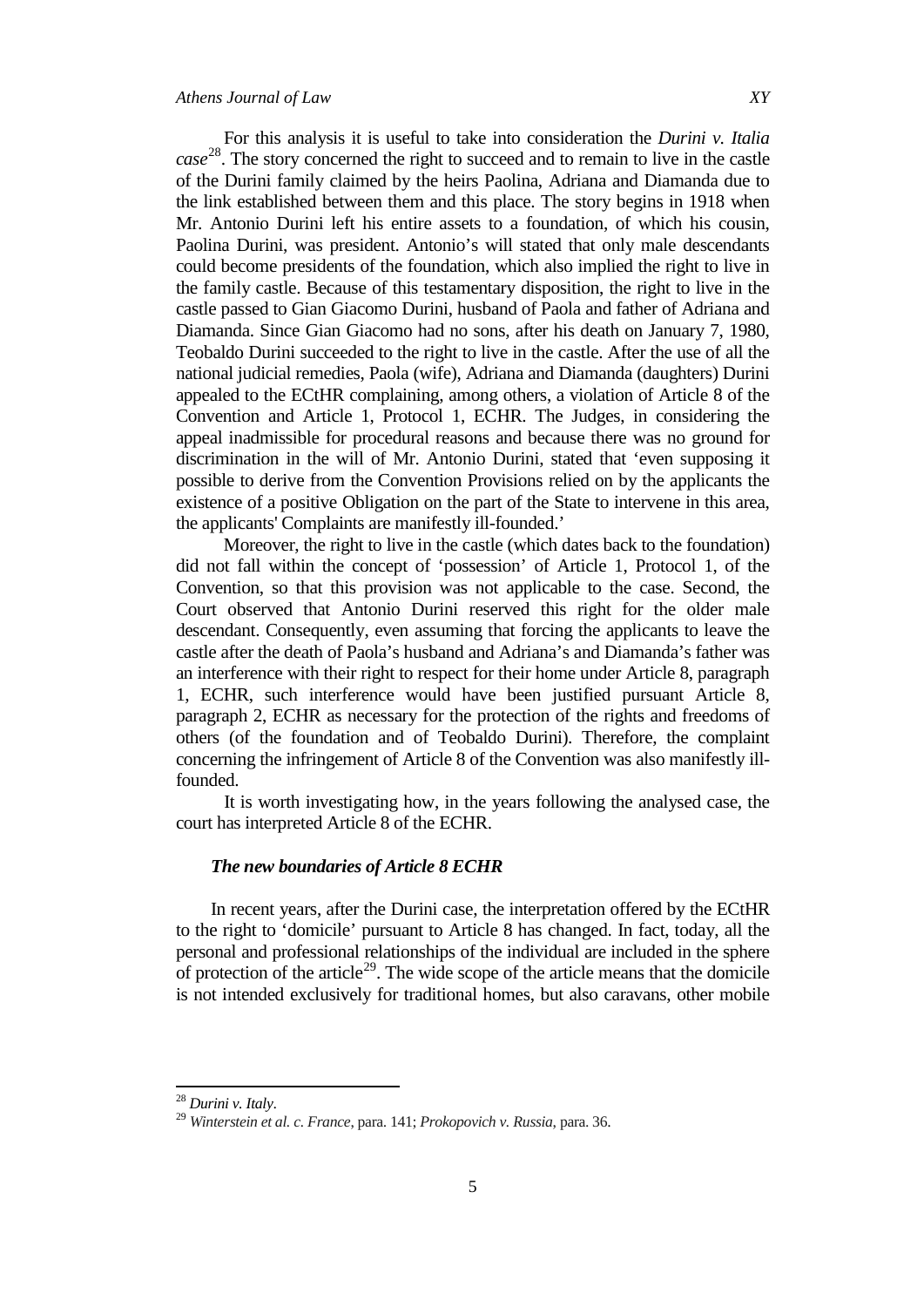homes<sup>[30](#page-5-0)</sup> and also the places where a certain person carries out his professional or working activity<sup>31</sup>. In practice, the concept of domicile is expanded in order to include any place, regardless of the title, in which a certain person carries out activities that can be included in his private and family life<sup>32</sup>. The link between the domicile and the person complaining of the violation must be lasting and this person is obliged to prove the continuous relationship both material and affective with the good, not being sufficient the *ius hereditarium* to create this bond<sup>33</sup>.

However, it is thanks to the concept of 'private life', linked to that of domicile, that Article 8 of ECHR provides full protection to those who complain a violation. 'Private (and family) life' within the meaning of Article 8 of the ECHR means a broad concept for which it does not seem possible to give an exhaustive or even unambiguous definition. The definition of 'private and family life' includes in its notion both the physical and the psychological integrity of a person<sup>34</sup>, the right to establish and develop relations with other human beings<sup>[35](#page-5-5)</sup> and other aspects concerning a person's physical and social identity<sup>[36](#page-5-6)</sup> as well as his or her right to personal fulfilment or his or her right to self-determination<sup>[37](#page-5-7)</sup>. Above all, as far as this paper is concerned, the concept of private life encompasses the emotional ties of a person $^{38}$  $^{38}$  $^{38}$  but also the professional ones<sup>[39](#page-5-9)</sup>.

In *Fernanda Martinez v. Spain*<sup>40</sup>, the Court ruled that *'restrictions on an individual's professional life may fall within Article 8 where they have repercussions on the manner in which he or she constructs his or her social identity by developing relationships with others. In addition, professional life is often intricately linked to private life, especially if factors relating to private life, in the strict sense of the term, are regarded as qualifying criteria for a given profession. Professional life is therefore part of the zone of interaction between a person and others which, even in a public context, may fall within the scope of 'private life'*.'

In consideration of what has emerged so far, it is possible to see how the concept of property has evolved thanks to the ECtHR cases history. Therefore today, a violation of the right to property as for Article 8 of the ECHR and Article 1, Protocol 1, ECHR includes not only an actual damage or violation of the right in

<span id="page-5-0"></span><sup>30</sup> On the relationship between professional activity and Article 8 see *Chappell v. United Kingdom*, para. 26; *Société Colas Est et al v. France*, para. 41; *Buck v. Germany*, para. 31; *Saint- Paul* 

<span id="page-5-1"></span><sup>&</sup>lt;sup>31</sup> *Buckley v. United Kingdom*, para. 52; *Chapman v. United Kingdom*, para. 71; *Yordanova et al. v. Bulgaria*, para. 103.

<span id="page-5-2"></span><sup>&</sup>lt;sup>32</sup> The limits to this extensive interpretation of Article 8 are stated in *Loizidou v. Turkey*, para. 66, for which Article 8 does not apply if it is an uninhabitated property or an empty or under construction building.

<span id="page-5-4"></span><span id="page-5-3"></span><sup>&</sup>lt;sup>33</sup> Demopoulos et al. v. Turkey, para 137; Khadija Ismayilova v. Azerbaijan, para 107.<br><sup>34</sup> X e Y v. The Netherlands, para. 22.<br><sup>35</sup> Niemietz v. Germany, para. 29.<br><sup>36</sup> Mikulić v. Croatia, para. 53.<br><sup>37</sup> Pretty v. United

<span id="page-5-5"></span>

<span id="page-5-6"></span>

<span id="page-5-8"></span><span id="page-5-7"></span>

<span id="page-5-9"></span>

<span id="page-5-10"></span>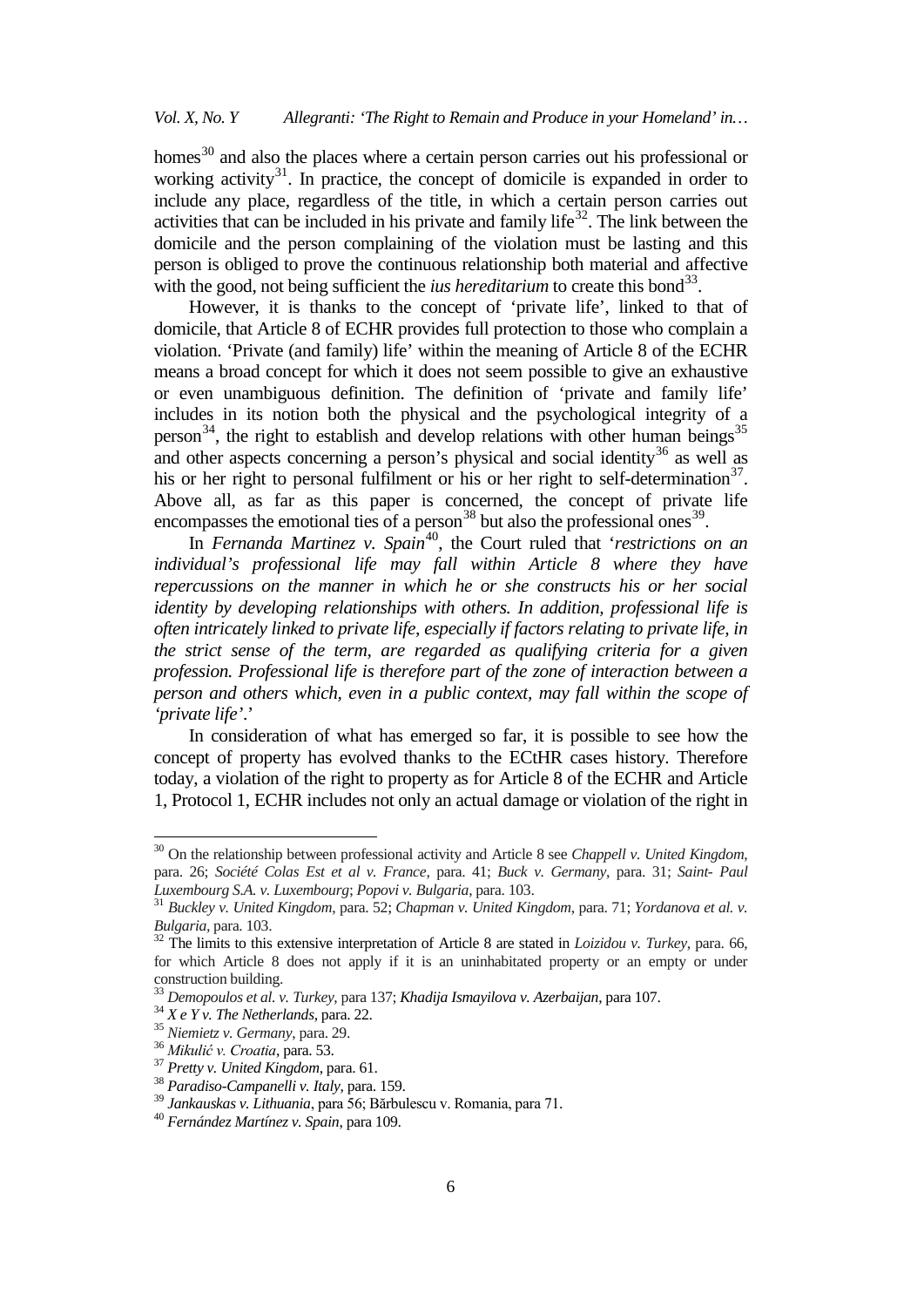#### **Article 8 of the ECHR and Natural Disasters**

Returning to analyse the case *Durini v. Italy*, in which precisely had not been recognised the 'right to remain' to live in the castle because the interference of the right under Article 8, paragraph 2, ECHR had taken place, avoiding so that the right of others (that of Teobaldo Durini) was undermined, in the case of people affected by an earthquake or any emergency, the situation changes.

Article 8, paragraph 2, ECHR in fact allows the interference of a public authority in the exercise of property if it is in accordance with the law and it is need, in a democratic society, both in the interest of national and public security or for the economic welfare of the country, for the prevention of disorder or crime, for the protection of health or morals, or, finally, for the protection of the rights and freedoms of others.

Following a natural disaster, it is undisputed that the State authority intervenes in order to rebuild the affected territories, with the consequence of compressing the property rights of the victims of the events<sup>41</sup>. However, the tardiness in the process of reconstruction, does not allow the right, once compressed, to return to be fully enjoyed, in fact being able to be a useless intervention and limiting in the meantime the right to disposition and enjoyment of the property<sup>42</sup>.

In addition, unlike the *Durini* case - in which the heirs Paola, Adriana and Diamanda did not have a title to continue living in the family castle - the people involved in a seismic emergency, have both a title in living in the property destroyed by the hazard (as they are the legitimate owners) as well as an affective and lasting bond with  $it^{43}$ . Also, in light of the evolution of the court cases of the ECtHR, it emerges how, apart from the direct and affective link with the property, the right under Article 8 of the ECHR by virtue of the social function of private property is referred both in the right to remain in someone's place as well as in the right to exercise of an economic activity<sup>44</sup>. In fact, only trough allowing some to produce and work in his homeland, it is possible to guarantee his right to remain there $45$ .

<span id="page-6-2"></span><span id="page-6-1"></span>

<span id="page-6-3"></span>

<span id="page-6-0"></span><sup>&</sup>lt;sup>41</sup> Montecchiari (2020) at 1140.<br><sup>42</sup> Spuntarelli (2019) at 91.<br><sup>43</sup> See the stories of *Nonna Peppina* and *Enzo Rendina*.<br><sup>44</sup> CJEU: Hrtmann Schräder HS Kraftfutter GmbH & Co. KG v. Hauptzollamt Gronau, c-265/87, para. 15; *Georg von Deetzen* v. *Hauptzollant Oldenburg*, c-44/89, para. 28. <sup>45</sup> European Charter for Rural Areas (2016) at 1.

<span id="page-6-4"></span>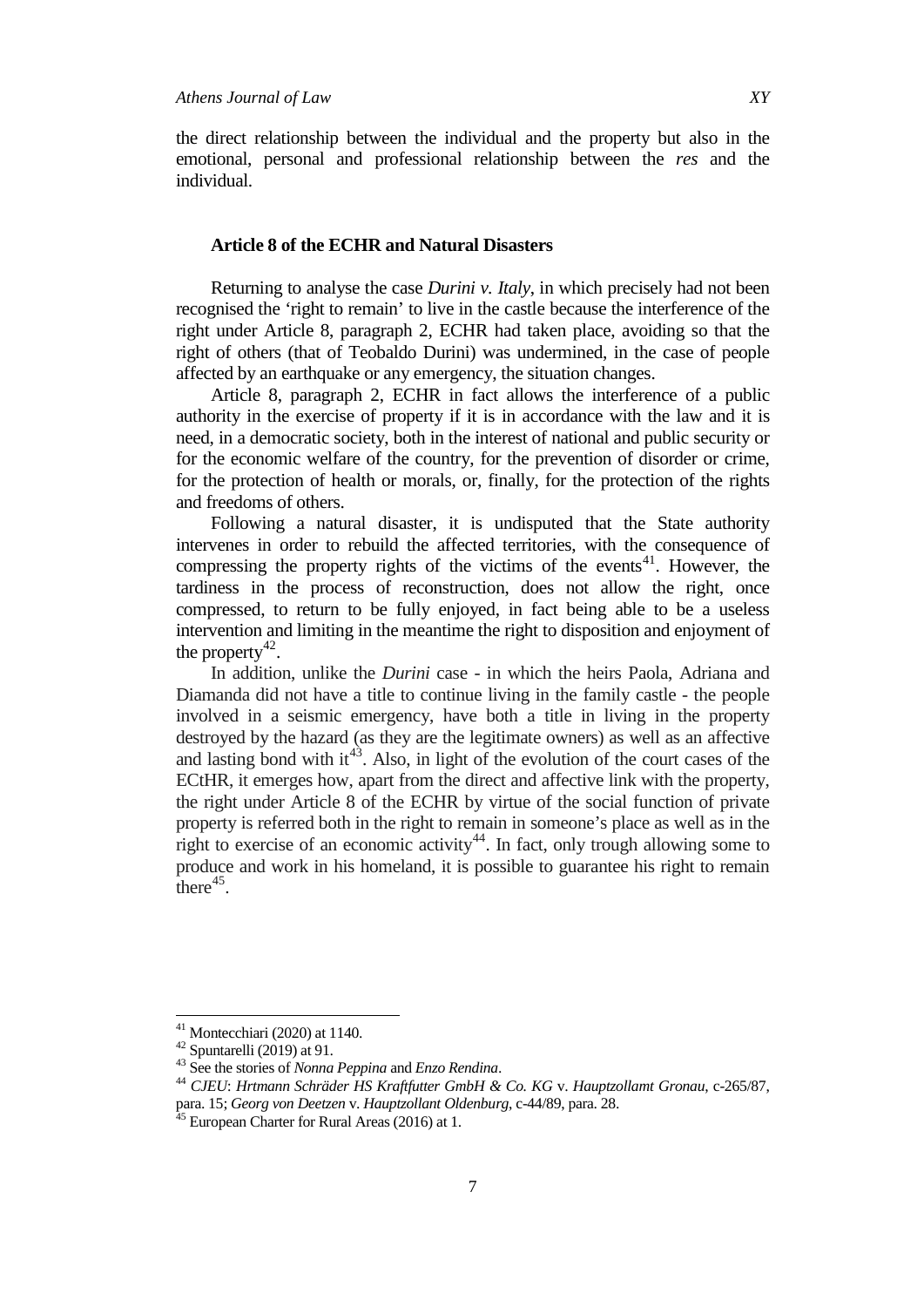#### **The Italian Constitution and the right to remain in your homeland**

 The above-mentioned principle can also be found within the Italian Constitution. In order to demonstrate this, it is necessary to relate Articles 41, 42 and 44 of the Italian Constitution. Reading the three aforementioned articles, contained in the so called 'economic Constitution' [46](#page-7-0) of the Italian Fundamental Charter, it emerges that the Constitution recognises, for each individual, the following rights:

First of all, Article 41 of the Constitution guarantees for an individual the right to exercise an own economic activity<sup>47</sup>. Article 42, paragraph 2, of the Constitution, recognises the exercise of an individual of his property rights, within the limits established by  $law<sup>48</sup>$ . These two are linked by a common thread which is the social function<sup>[49](#page-7-3)</sup> of both private property - intended to promote the person in compliance with her specific peculiarities - and the economic/productive property - as a place in which an individual realises and satisfies his needs in society as well as his personal interests capable of an economic evaluation- in conjunction with Article 2 of the Constitution<sup>[50](#page-7-4)</sup>.

But it is by reading Article 44 of the Constitution that is possible to affirm the existence of 'a right to remain and produce someone's homeland<sup>[51](#page-7-5)</sup> within the Italian Fundamental Charter. The article now examined in fact states that it is the law to establish 'the reconstruction of production units' (paragraph 1) and that, always the law, 'provides for measures in favour of mountain areas' (paragraph 2). These two paragraphs, in a unified vision of the socio-economic development of the territory, have an enormous scope as regards to the places affected by a seismic emergency<sup>52</sup>.

 The first paragraph of the article now examined might be interpreted in the sense that the Constitution needs 'in order to achieve the rational exploitation of the land and to establish fair social relations [...] to impose obligations for the reconstruction of productive activities.' This means that it is the State's duty in light also of Article 3 of the Constitution 'to remove the economic and social obstacles which, by restricting citizens' freedom and equality, impeding the full development of the human person and the effective participation of all workers in the political, economic and social organisation of the country'. Therefore, it is of utmost importance, in order to allow the full implementation of the principles of solidarity and equality within the Italian State, that the Government adopts appropriate legislation able to rebuild production units that have become unproductive, thus allowing every person to exercise the rights constitutionally guaranteed pursuant Article 41 of the Fundamental Charter<sup>[53](#page-7-7)</sup>.

<span id="page-7-1"></span><span id="page-7-0"></span><sup>&</sup>lt;sup>46</sup> Müller-Graff (2019).<br><sup>47</sup> Irti (1965).<br><sup>48</sup> Rodotà (1981).<br><sup>49</sup> Perlingieri (2011) at 23.

<span id="page-7-2"></span>

<span id="page-7-5"></span><span id="page-7-4"></span><span id="page-7-3"></span><sup>&</sup>lt;sup>50</sup> Carapezza Figlia (2011) at 1071.<br><sup>51</sup> Angeletti (2006).<br><sup>52</sup> Gaspari (2015) at 129.<br><sup>53</sup> Guadagnolo (2015) at 366.

<span id="page-7-6"></span>

<span id="page-7-7"></span>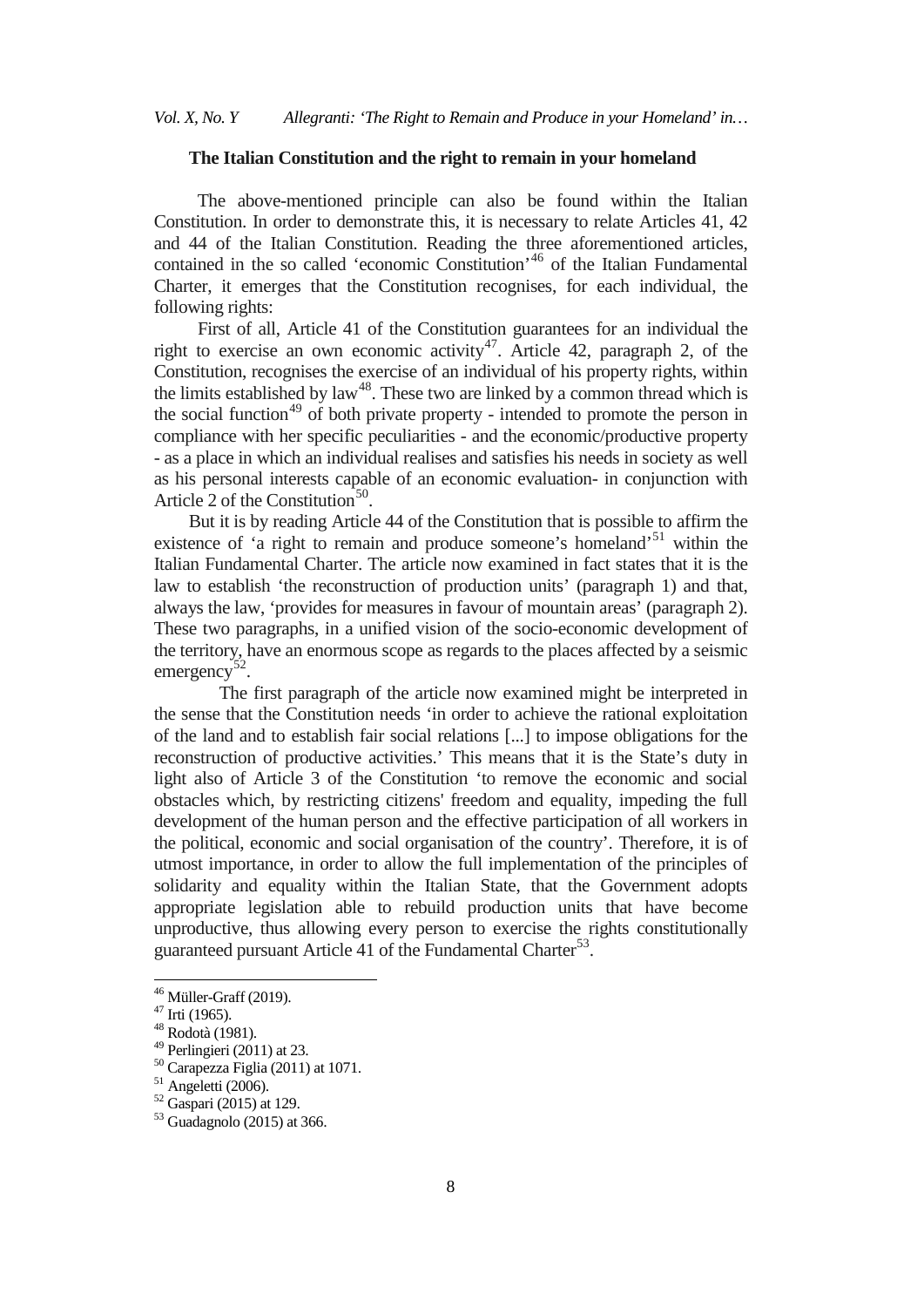Finally, of particular interest for the present article is the second paragraph of Article 44 of the Italian Fundamental Charter. This paragraph states that law 'provides for measures in favour of mountain areas.' This means that, in order to guarantee the economic and social rights protected by the Constitution and in order to remove the obstacles referred to in Article 3 of the Constitution, it is the State's duty to promote a regulatory system able to protect that part of the population living in the mountains<sup>54</sup>. Not only that, in order to avoid inequalities within the State, the Constitution, invites the legislator to 'forge' laws able to ensuring that those who live in mountain areas are put in the same position to those living in the city, thus being able not only to continue to live in their own places but also to be able to produce and create wealth in those territories<sup>[55](#page-8-1)</sup>.

# **Conclusions**

 As so far stated, it is possible to deduct that from a reading focused on the person and his values of the Article 8 of the ECHR, there is an inalienable right not only to remain in one's land but also to produce in it. It is therefore common ground that the European legal framework recognises not only a right to remain in one's homeland and thus to be able to pursue private and family life in a particular place of one's election. Therefore, it also exists, thanks to an interpretation focused on the person and social function of the property of Article 8, Article 1, Protocol 1, ECHR and Article 16 and 17 of the CFREU, a right to be able to produce and create wealth in one's homeland, thus avoiding the depopulation of areas affected by a natural disaster.

 At the same time, analysing Article 41, 42 and 44 of the Italian Constitution, it is possible to state that also within the Italian Fundamental Charter it is recognised and guaranteed a right to remain and produce in someone's homeland. In fact, by interpreting Article 41 and 42 of the Constitution in light of the social function covered by both the private and economic property, it is peaceful to affirm the existence of a right to property that promotes the person in compliance with his specific peculiarities, his needs in the society and his personal interests capable of an economic evaluation. But it is thanks to the analysis of Article 44 of the Italian Fundamental Chart, in which is prescribed a duty for the State of providing the 'reconstruction of production units' and to 'provide for measures in favour of mountain areas' that the right to remain and produce in someone's homeland is stated. In fact, the abovementioned obligations, if read together with Article 3 of the Italian Constitution, oblige the State both to rebuild the industrial units that are unproductive but also to eliminate the inequalities between people living in metropolitan areas and people living in mountain areas. By adopting this systematic analysis is possible to state that also within the Italian Fundamental Chart exists a right to remain and produce in one's own homeland.

 The principle thus stated has the purpose to protect - from the point of view of opening our international legal system to the new values and to the new

<span id="page-8-1"></span><span id="page-8-0"></span> $54$  Esposito (1954).<br> $55$  Marchetti (2019).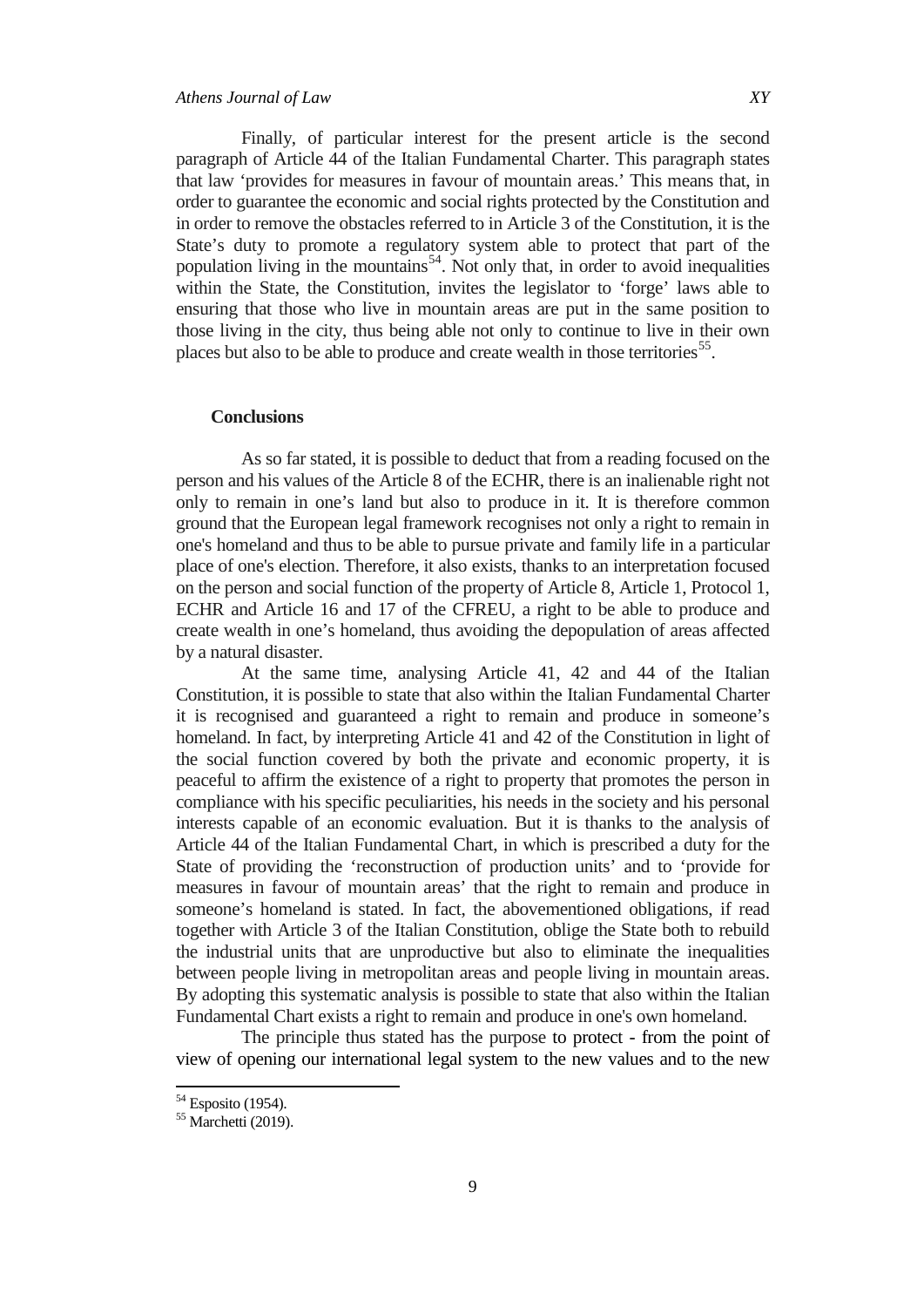*Vol. X, No. Y Allegranti: 'The Right to Remain and Produce in your Homeland' in…*

fundamental rights of society- the new needs of the people, which require a positive consideration by our contemporary legal system.

#### **References**

- Angelini, F. (2006). 'Article 44' in Bifulco A., Celotto A. & Olivetti, M. (eds) *Commentario alla Costituzione*. Torino: Utet Giuridica.
- Artaria, R. (2012). *La proprietà fra Costituzione e Carte Europee*. Milano: Giuffré.
- Betti, E. (1971). *Interpretazione della legge e degli atti giuridici. Teoria generale e dogmatica.* Milano: Giuffré.
- Carapezza Figlia, G. (2011). 'Premesse ricostruttive del concetto di beni comuni nella civilistica degli anni settanta' in *Rassegna Diritto Civile*, 4:1061-1088.
- Council of Europe (1978). *Collected editions of the "Travaux Preparatioires" of the European Convention on Human Rights*, *IV*. The Hague: Wiley.
- Cutter, S.L., Barnes, L., Berry, M., Burton, C., Evans, E., Tate E. & J. Webb (2008). 'A place-based model for understanding community resilience to natural disasters' in *Global Enviromental Change* 18:598-606. doi: 10.1016/j.gloenvcha.2008.07.013 .
- Esposito, C. (1954). 'Note esegetiche all'art. 44 della Costituzione' in C. Esposito (ed.) *La Costituzione italiana.* Padova: Cedam.
- European Charter for rural areas (2016). Draft recommendation (doc. 7507). https://assem bly.coe.int/nw/xml/XRef/X2H-Xref-ViewHTML.asp?FileID=7441&lang=en, (last visited 11.04.2022).
- Fick, S. & M. Vols (2016). **'**Best protection against eviction? A comparative analysis of protection against evictions in the European Convention on Human Rights and the South African Constitution' in *European Journal of Comparative Law and Governance***,** *3*(1):40-69. doi: https://doi.org/10.1163/22134514-00301002 .
- Gaspari, O. (2015). 'La "causa montana" nella Costituzione. La genesi del secondo comma dell'art. 44' in *Le Carte e La Storia* 2:129-142.
- Guadagnolo, C. (2015). 'L'art. 44 della costituzione: dagli intenti sociali e solidaristici dei costituenti all'odierna interpretazione in chiave ambientalista' in *Il Foro napoletano* 2:361-384.
- Irti, N. (1965). *Proprietà e impresa.* Napoli: Jovene.
- La Pergola, A. (1961). *Costituzione ed adattamento interno al diritto internazionale.* Milano: Giuffrè.
- Marchetti, G. (2019). 'L'art. 44, u.c., Cost.: Quale valorizzazione delle zone montane?' in *Federalismi* 5 (19):203-234,
- Montecchiari, S. (2020). 'Proprietà privata e legislazione post sisma' in *Rassegna Diritto Civile*, 4, 1139-1164.
- Müller-Graff, P.C. (2019). 'Costituzione economica e diritto privato europeo dell' economia' in *Rassegna Diritto Civile* 2:538-544.
- Nettleton, S. (2001). 'Losing a home through mortgage repossession: the views of children' in *Children & Society* 15(2):82-94.
- Perlingieri, P. (1972). *La personalità umana nell'ordinamento giuridico*. Napoli: Edizioni Scientifiche Italiane.
- Perlingieri, P. (2005). 'Complessità e unitarietà dell'ordinamento giuridico vigente' in *Rassegna Diritto Civile* 1:188-216.
- Perlingieri, P. (2011). *Introduzione alla problematica giuridica della proprietà*, Napoli: Edizioni Scientifiche Italiane.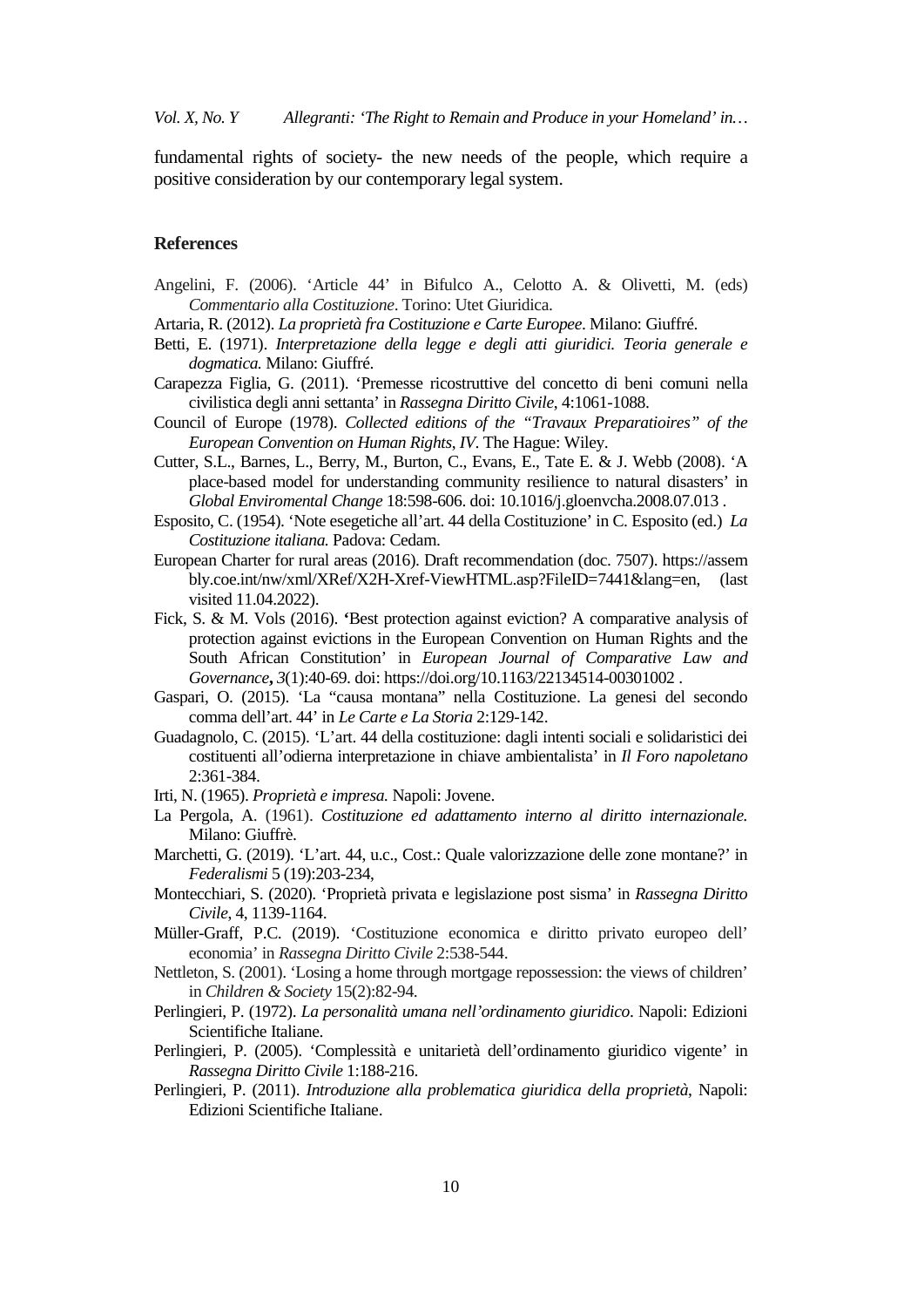- Tenella Sillani, C. (2013), 'I diversi profili del diritto di proprietà' in *Rassegna Diritto Civile* 4:1058-1076.
- Relph, E**.** (1976). *Place and placelessness*, London: Pion.
- Rodotà, S. (1981). *Il terribile diritto. Studi sulla proprietà privata*. Bologna: Il Mulino.
- Samanani, F. & J. Lenhard (2019). 'House and Home' in Stein F, Lazar S., Candea M., Diemberger H., Robbins J., Sanchez A. & Stasch R. (eds.) *The Cambridge Encyclopedia of Anthropology,* pp. 1-18. doi: http://doi.org/10.29164/19home
- Spuntarelli, S. (2019). 'Funzione di gestione della ricostruzione e vigilanza collaborativa nei protocolli post sequenza sismica dell'Italia centrale tra regime speciale e regime ordinario' in Mercogliano, F. & Spuntarelli, S., (eds) *Anticorruzione, trasparenza e ricostruzione.* Napoli: Editoriale Scientifica*.*
- Viglianisi Ferraro, A. (2020). *La tutela multilivello del diritto di proprietà nel sistema giuridico italo-europeo*, Napoli: Edizioni Scientifiche Italiane.

#### **Websites**

- Il Fatto Quotidiano (2021). 'È morta nonna Peppina, la donna simbolo del terremoto https://www.ilfattoquotidiano.it/2021/11/19/e-morta-nonna-peppina-la-donnasimbolo-del-terremoto-2016-aveva-98-anni-dallo-sfratto-alla-vittoria-la-suabattaglia-per-la-2016 aveva 98 anni. Dallo sfratto alla vittoria: la sua battaglia per la casa' available at: casa/6398531/
- Il Sole24 Ore (2017). 'Terremoto, convalidato l'arresto dello sfollato che non vuole lasciare Arquata. Il legale: «Assurdo»,' https://www.ilsole24ore.com /art/terremoto convalidato-l-arresto-sfollato-che-non-vuole-lasciare-arquata-legale-assurdo-AEGLL5L?refresh\_ce=1
- Sisma 2016: verso rinvio scadenze per beneficiary di cas a sae[. www.sisma2016.gov.it](http://www.sisma2016.gov.it/)

#### **Cases**

#### *European Court of Human Rights (ECtHR)*

*Bărbulescu v. Romania*, n. 61496/08, 5 September 2017 *Beyler v. Italy*, n. 33202/96, 5 January 2000 *Buck v. Germany*, n. 41604/98, 25 April 2005 *Buckley v. United Kingdom*, n. 20348/92, 29 September 1996 *Cacciato v. Italy*, n. 60333/16, 16 January 2008 *Chapman v. United Kingdom*, n. 27238/95, 18 January 2001 *Chappell v. United Kingdom*, n. 10461/83, 30 March 1989 *Demopoulos et al. v. Turkey*, n. 46113/99, 1 March 2010 *Durini v. Italy*, n. 19217/91, 12 January 1994 *Fernández Martínez* v. *Spain*, n. 56030/07, 12 June 2014 *Khadija Ismayilova v. Azerbaijan*, n. 65286/13 and n. 57270/14, 10 January 2019 *James et al. v. United Kingdom*, n.8793/79, 21 February 1986 *Jankauskas v. Lithuania*, n. 50446/17, 13 November 2017 *Loizidou v. Turkey*, n.15318/89, 18 December 1996 *Mikulić v. Croatia*, n. 53176/99, 04 September 2002 *Niemietz v. Germany*, n. 13710/88, 16 December 1992 *Paradiso-Campanelli* v. Italy, n. 25358/12, 24 January 2017